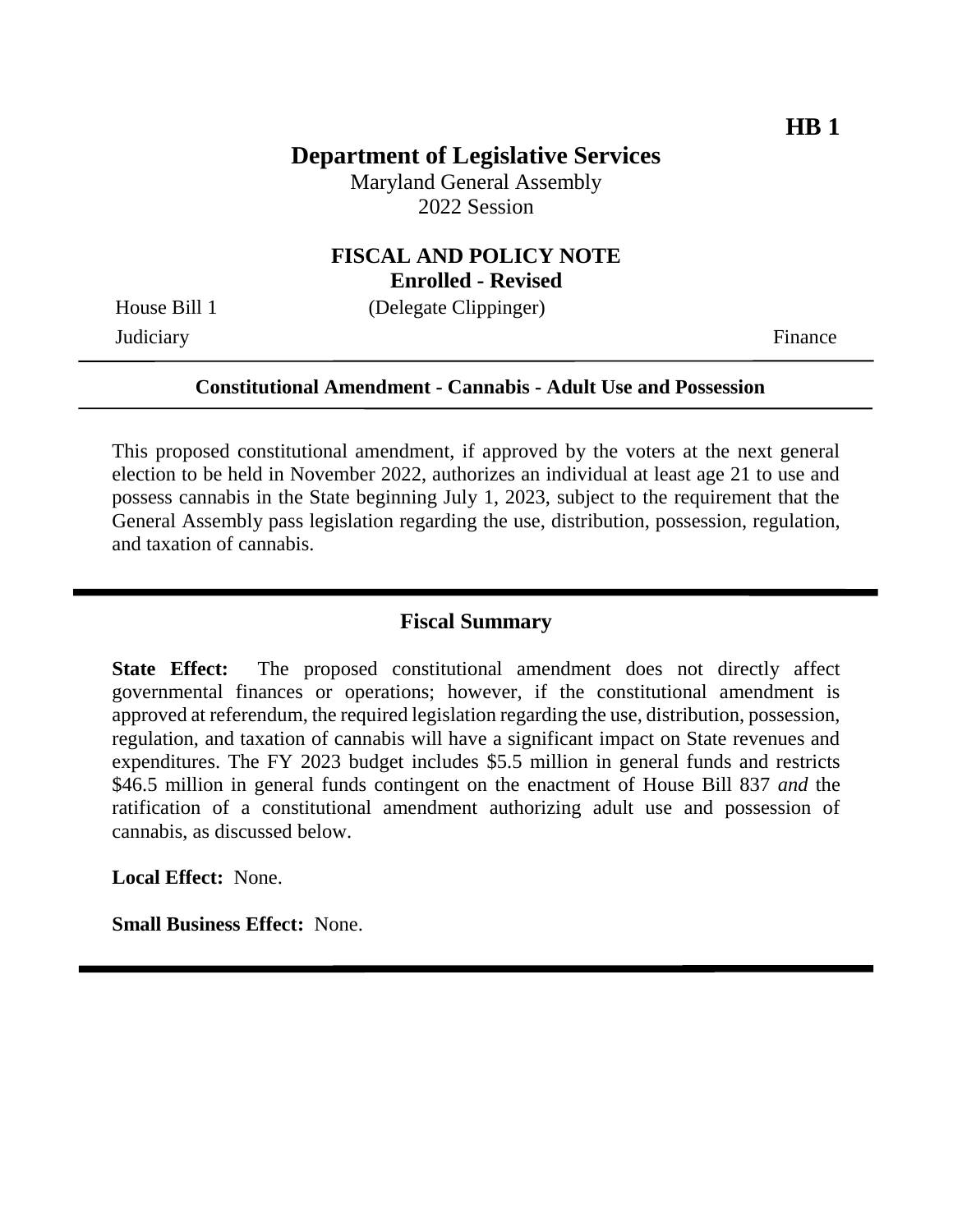# **Analysis**

## **Current Law:**

## *Criminal Law Provisions Related to the Use or Possession of Marijuana*

Controlled dangerous substances (CDS) are listed on one of five schedules (Schedules I through V) set forth in statute depending on their potential for abuse and acceptance for medical use. Marijuana is listed on Schedule I. Under the federal Controlled Substances Act, for a drug or substance to be classified as Schedule I, the following findings must be made: (1) the substance has a high potential for abuse; (2) the drug or other substance has no currently accepted medical use in the United States; and (3) there is a lack of accepted safety for use of the drug or other substance under medical supervision.

No distinction is made in State law regarding the illegal possession of any CDS, regardless of which schedule it is on, with the exception of marijuana.

Possession of *10 grams or more* of marijuana is a misdemeanor, punishable by imprisonment for up to six months imprisonment and/or a fine of up to \$1,000.

Possession of *less than 10 grams* of marijuana is a civil offense, punishable by a fine of up to \$100 for a first offense and \$250 for a second offense. The maximum fine for a third or subsequent offense is \$500. For a third or subsequent offense, or if the individual is younger than age 21, the court must (1) summon the individual for trial upon issuance of a citation; (2) order the individual to attend a drug education program approved by the Maryland Department of Health; and (3) refer the individual to an assessment for a substance abuse disorder. After the assessment, the court must refer the individual to substance abuse treatment, if necessary.

Chapter 4 of 2016 repealed the criminal prohibition on the use or possession of marijuanarelated drug paraphernalia and eliminated the associated penalties. The law also established that the use or possession of marijuana involving smoking marijuana in a public place is a civil offense, punishable by a fine of up to \$500.

In a prosecution for the use or possession of marijuana, it is an affirmative defense that the defendant used or possessed the marijuana because (1) the defendant has a debilitating medical condition that has been diagnosed by a physician with whom the defendant has a *bona fide* physician-patient relationship; (2) the debilitating medical condition is severe and resistant to conventional medicine; and (3) marijuana is likely to provide the defendant with therapeutic or palliative relief from the debilitating medical condition. Likewise, in a prosecution for the possession of marijuana, it is an affirmative defense that the defendant possessed marijuana because the marijuana was intended for medical use by an individual

HB 1/ Page 2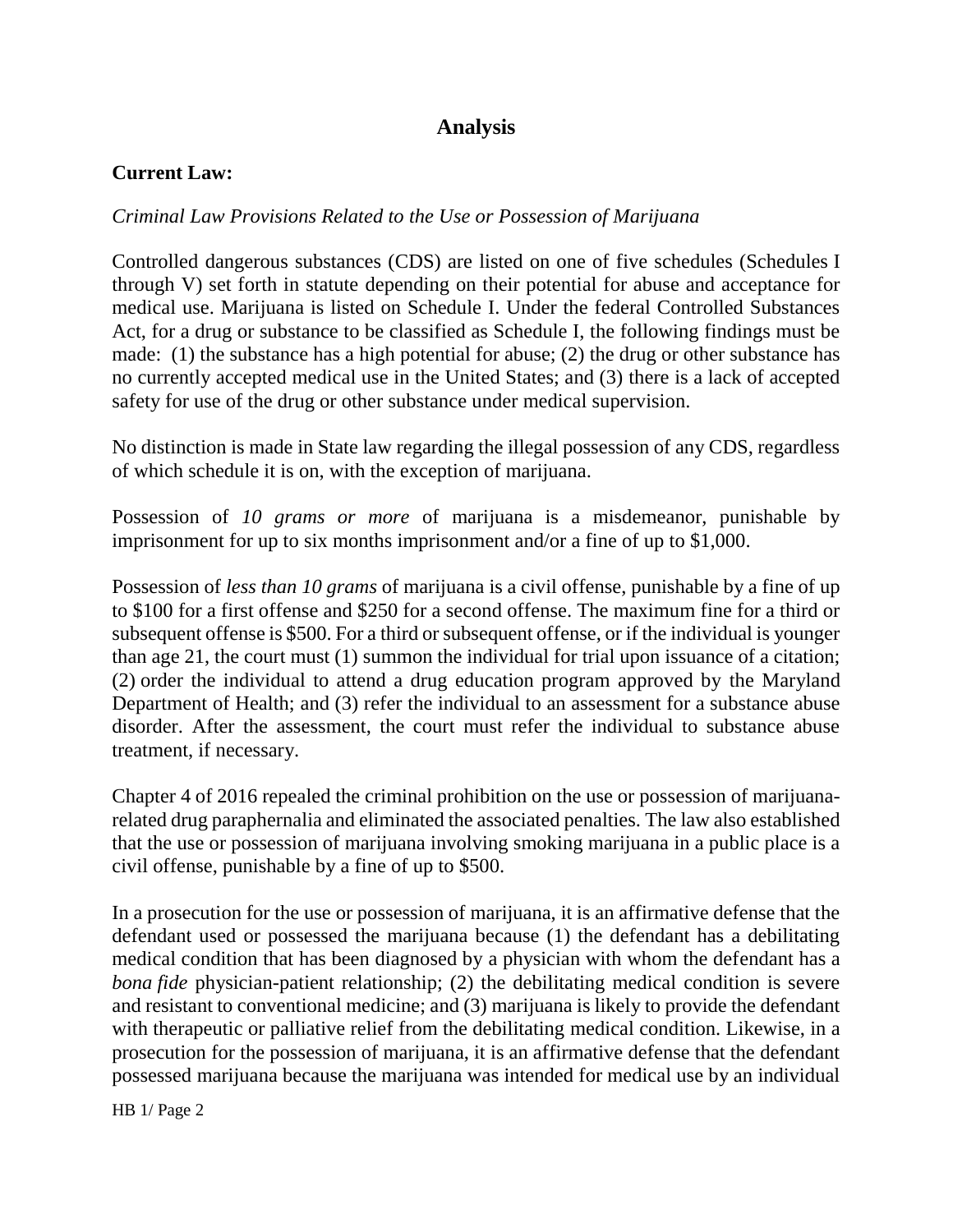with a debilitating medical condition for whom the defendant is a caregiver; however, such a defendant must notify the State's Attorney of the intention to assert the affirmative defense and provide specified documentation. In either case, the affirmative defense may not be used if the defendant was using marijuana in a public place or was assisting the person for whom the defendant is a caregiver in using marijuana in a public place or was in possession of more than one ounce of marijuana.

Finally, medical necessity may be used as a mitigating factor in a prosecution for the possession or use of marijuana. A defendant may introduce, and the court must consider as a mitigating factor, any evidence of medical necessity. If a court finds that the use or possession of marijuana was due to medical necessity, the court *must dismiss* the charge.

## *Natalie M. LaPrade Medical Cannabis Commission*

The Natalie M. LaPrade Medical Cannabis Commission is responsible for implementation of the State's medical cannabis program, which is intended to make medical cannabis available to qualifying patients in a safe and effective manner. The program allows for the licensure of growers, processors, and dispensaries and the registration of their agents, as well as registration of independent testing laboratories and their agents. There is a framework to certify health care providers (including physicians, dentists, podiatrists, nurse practitioners, nurse midwives, and physician assistants), qualifying patients, and their caregivers to provide qualifying patients with medical cannabis legally under State law via written certification. Additionally, there are legal protections for third-party vendors authorized by the commission to test, transport, or dispose of medical cannabis, medical cannabis products, and medical cannabis waste.

# *Status of Medical Cannabis Implementation*

Statute limits the number of grower and processor licenses the commission can issue, and regulations establish a limit on the number of dispensary licenses. Specifically, the commission can issue 22 grower, 28 processor, and 102 dispensary licenses. At the close of calendar 2021, the commission had issued 19 final grower licenses, 20 final processor licenses, and 95 final dispensary licenses. In addition, there are three licensed independent testing laboratories. The commission maintains a list of licensees on its [website.](https://mmcc.maryland.gov/Pages/industry.aspx) Also, at the close of calendar 2021, there were 148,129 certified patients, 12,939 caregivers, and 1,511 certifying providers. The commission additionally reports a preliminary total of \$564.8 million in retail sales at cannabis dispensaries in the State for calendar 2021.

**Additional Comments:** Separate legislation under consideration (House Bill 837) satisfies some of the contingencies in this proposed constitutional amendment, and certain provisions in that bill are also contingent on the approval of this proposed constitutional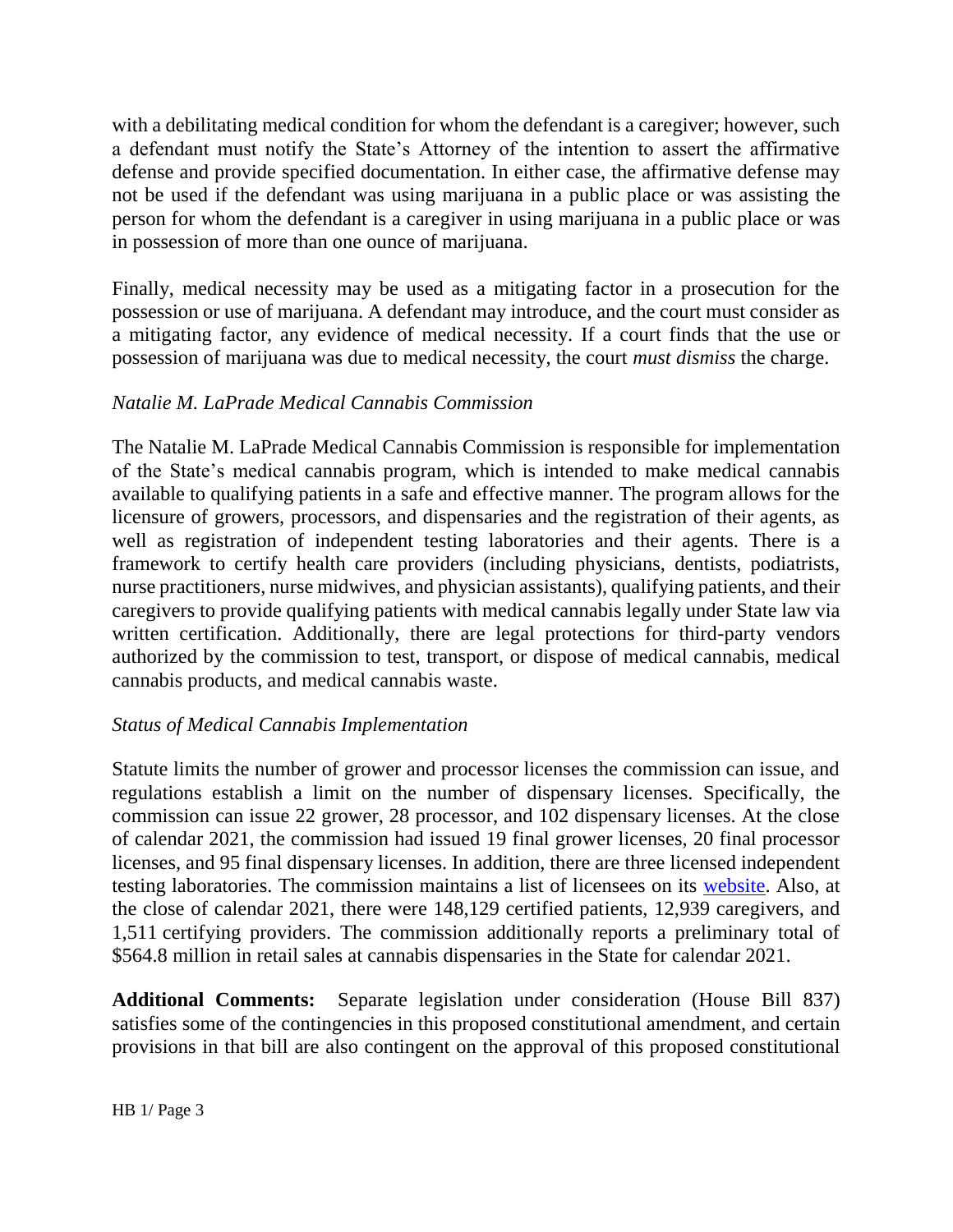amendment by the voters. Other legislation has also been introduced that would satisfy the contingencies in this proposed constitutional amendment.

The fiscal 2023 budget restricts \$46.5 million of the general fund appropriation for the Revenue Stabilization Account for the following purposes, contingent on the enactment of House Bill 837 and the ratification of a constitutional amendment authorizing adult use and possession of cannabis:

- \$40.0 million for the Department of Commerce for the Cannabis Business Assistance Fund (established in House Bill 837);
- \$5.0 million to the Maryland Department of Health for the Cannabis Public Health Fund (established in House Bill 837); and
- \$1.5 million for the Department of Public Safety and Correctional Services to fund enhancements to the Criminal Justice Information System necessary for compliance with changes to statutory expungement provisions in House Bill 837.

Funds not used for the restricted purposes may not be transferred by budget amendment or otherwise to any other purpose and must revert to the general fund.

Further, the fiscal 2023 budget includes \$5.5 million in general funds for the Judiciary, as follows, contingent on the enactment of House Bill 837 and the ratification of a constitutional amendment authorizing adult use and possession of cannabis:

- \$3.0 million in general funds and 41.0 regular positions for the District Court to provide resources for the expedient implementation of statutory changes to expungement laws resulting from the enactment of House Bill 837 and the ratification of the constitutional amendment; and
- \$2.5 million in general funds for the Maryland Legal Services Corporation (MLSC) to provide resources to help MLSC educate individuals on changes to cannabis and expungement laws and support other expungement efforts.

The fiscal 2023 budget also includes, contingent on the enactment of House Bill 837, \$250,000 in general funds for the Department of Legislative Services to conduct a disparity study in order to better understand the barriers to entering the cannabis market.

# **Additional Information**

**Prior Introductions:** None.